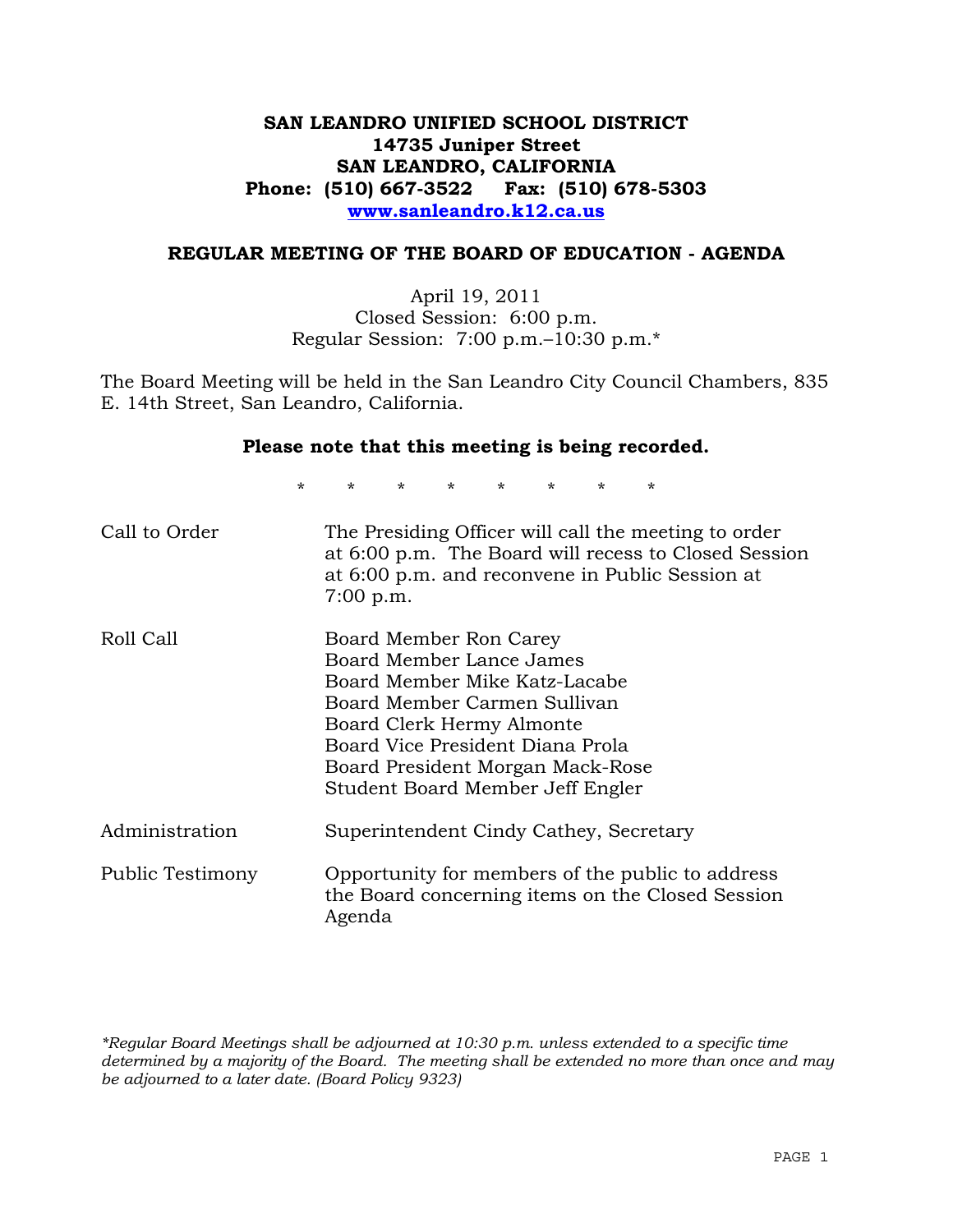Prior to the Public Session, the Board will meet in Closed Session pursuant to Education Code Sections 35146 and 48918(c), and Government Code Sections 54957, 54957.6, and 54956.9.

- a) Student Expulsions
- b) Public Employee Discipline/Dismissal/Release/Hiring
- c) Conference with Labor Negotiator
- d) Conference with Legal Counsel Anticipated Litigation Significant exposure to litigation – 1 case
- e) Public Employee Appointment Title: Theatre Facilities Supervisor, and Vice Principal, John Muir Middle School

| Report Closed<br><b>Session Action</b> | Motion __________ Second __________ Vote ________ |                                                                                           |                                                                                                                                                                                                                                                                                                                                                                                                                                                                                                                                            |
|----------------------------------------|---------------------------------------------------|-------------------------------------------------------------------------------------------|--------------------------------------------------------------------------------------------------------------------------------------------------------------------------------------------------------------------------------------------------------------------------------------------------------------------------------------------------------------------------------------------------------------------------------------------------------------------------------------------------------------------------------------------|
| Pledge of Allegiance                   |                                                   |                                                                                           |                                                                                                                                                                                                                                                                                                                                                                                                                                                                                                                                            |
| Approve Agenda                         |                                                   |                                                                                           | Approve the Regular Meeting Agenda of April 19, 2011                                                                                                                                                                                                                                                                                                                                                                                                                                                                                       |
|                                        | Motion __________ Second __________ Vote ________ |                                                                                           |                                                                                                                                                                                                                                                                                                                                                                                                                                                                                                                                            |
| Legal Statement                        |                                                   |                                                                                           | Members of the audience who wish to address the<br>Board are asked to complete the yellow card available at<br>the entrance and submit it to the Board's Administrative<br>Assistant. Speakers who have completed the card will be<br>called when the item is reached on the agenda or, for<br>non-agenda items, during the Public Testimony. Cards<br>are to be turned in before the item is reached on the<br>agenda. Please note that this meeting is being recorded.                                                                   |
|                                        | 54954.2(a)                                        |                                                                                           | State law prohibits the Board of Education from taking<br>any action on or discussing items that are not on the<br>posted agenda except to A) briefly respond to statements<br>made or questions posed by the public in attendance; B)<br>ask questions for clarification; C) provide a reference to a<br>staff member or other resource for factual information in<br>response to the inquiry; or D) ask a staff member to<br>report back on the matter at the next meeting and/or put<br>it on a future agenda. (Government Code Section |
| 7:00-7:10 REPORT                       |                                                   | Parks & Recreation Commission Report: Juan<br>Manuel Martinez, San Leandro Unified School |                                                                                                                                                                                                                                                                                                                                                                                                                                                                                                                                            |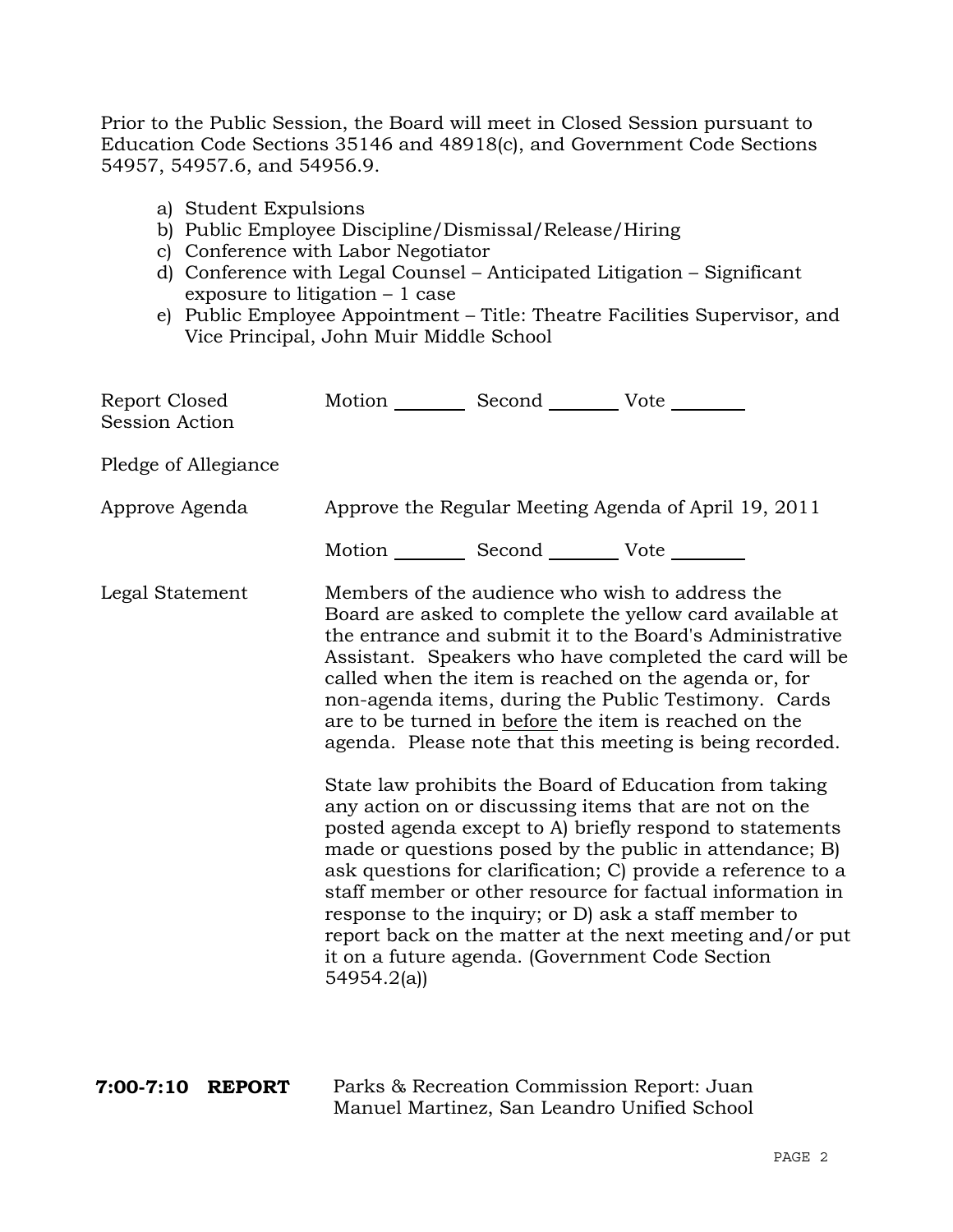### District Representative

# **7:10-7:15 PUBLIC TESTIMONY ON NON-AGENDA ITEMS**

Members of the audience, who wish to address the Board, please complete the yellow card available at the entrance and submit it to the Board's Administrative Assistant. Cards are to be turned in before the item is reached on the agenda.

# **DISTRICT GOAL #1 Educate the Whole Child: Ensure the academic, physical, social and emotional well being of every student**

#### **7:15-8:00 PRESENTATION**

### \* John Muir Advancement Via Individual Determination (AVID) Program Update

 John Muir Middle School has recently been re-validated for another two years as an AVID National Demonstration School. Belen Magers, Principal, and Stacy Kaplan, AVID Coordinator and AVID Teacher will provide information on the school's AVID program and share highlights, including testimonials from a parent and students.

### \* Academic Tiered Intervention System Update

Debbie Wong, Interim Assistant Superintendent of Educational Services and Mike Walbridge, Director of Curriculum and Instruction will provide information related to the District's first year implementation of the Academic Tiered Intervention System. The presentation will include a review of our pyramid of interventions, elementary *Reading Academy*, and secondary Companion courses, including student achievement results. The Summer School Program description will also be provided. Included in the presentation will be lessons learned and next steps for year two implementation.

# **8:00-8:20 REPORTS**

 Correspondence Student Board Member Report Union Representative Reports Superintendent's Report Board Committee Reports

Curriculum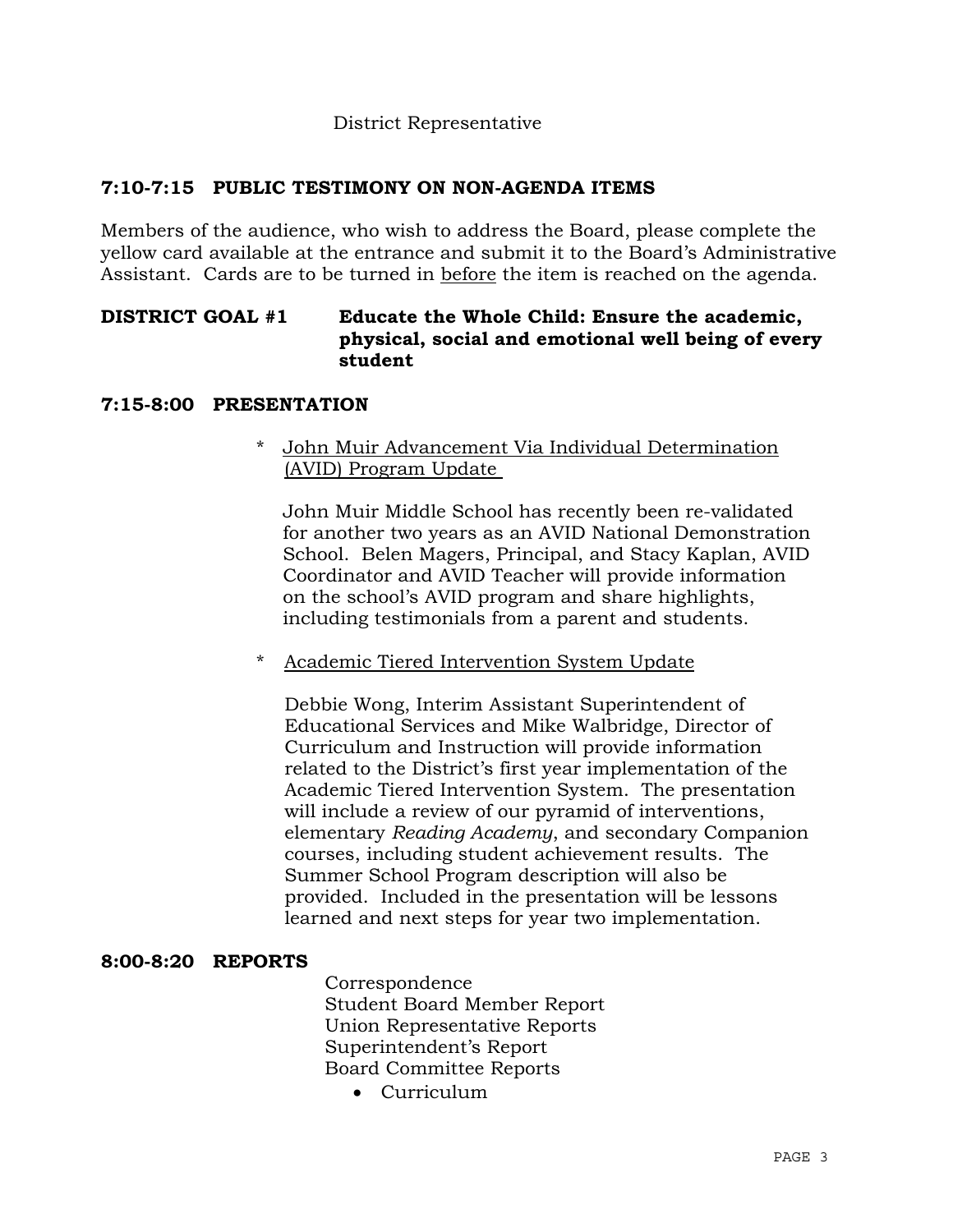Facilities/Technology

Board Representatives' Reports

Eden Area Regional Occupational Program

# **8:20-8:50 CONSENT ITEMS**

These items are considered routine and may be enacted by a single motion. At the request of any member of the Board, any item on the consent agenda shall be removed and given individual consideration for action as a regular agenda item.

### General Services

| $1.1 - C$<br>Approval of Board<br>Minutes – March 15,<br>2011                            | Staff Recommendation:<br>Approve the minutes of the regular Board meeting<br>held on March 15, 2011.                                                                                                                                   |  |  |
|------------------------------------------------------------------------------------------|----------------------------------------------------------------------------------------------------------------------------------------------------------------------------------------------------------------------------------------|--|--|
|                                                                                          | Motion _________ Second __________ Vote _______                                                                                                                                                                                        |  |  |
| $1.2 - C$<br>Approval of Board<br>Minutes – March 29,<br>2011                            | Staff Recommendation:<br>Approve the minutes of the special Board meeting<br>held on March 29, 2011.                                                                                                                                   |  |  |
|                                                                                          | Motion Second Vote                                                                                                                                                                                                                     |  |  |
| $1.3-C$<br>Resolution $#11-21$<br><b>Board Member</b><br>Compensation – Hermy<br>Almonte | Staff Recommendation:<br>Adopt Resolution #11-21, certifying that Board<br>member Hermy Almonte's absence from the<br>March 29, 2010, special Board meeting was due<br>to hardship.<br>Motion _________ Second __________ Vote _______ |  |  |
| Human Resources                                                                          |                                                                                                                                                                                                                                        |  |  |
| $2.1-C$<br>Acceptance of<br>Personnel Report                                             | <b>Staff Recommendation:</b><br>Accept Personnel Report as submitted.<br>Motion _________ Second __________ Vote _______                                                                                                               |  |  |
| $2.2 - C$<br>Fred T. Korematsu<br>Associate Principal Job<br>Description                 | Staff Recommendation:<br>Approve the Fred T. Korematsu Associate<br>Principal Job Description                                                                                                                                          |  |  |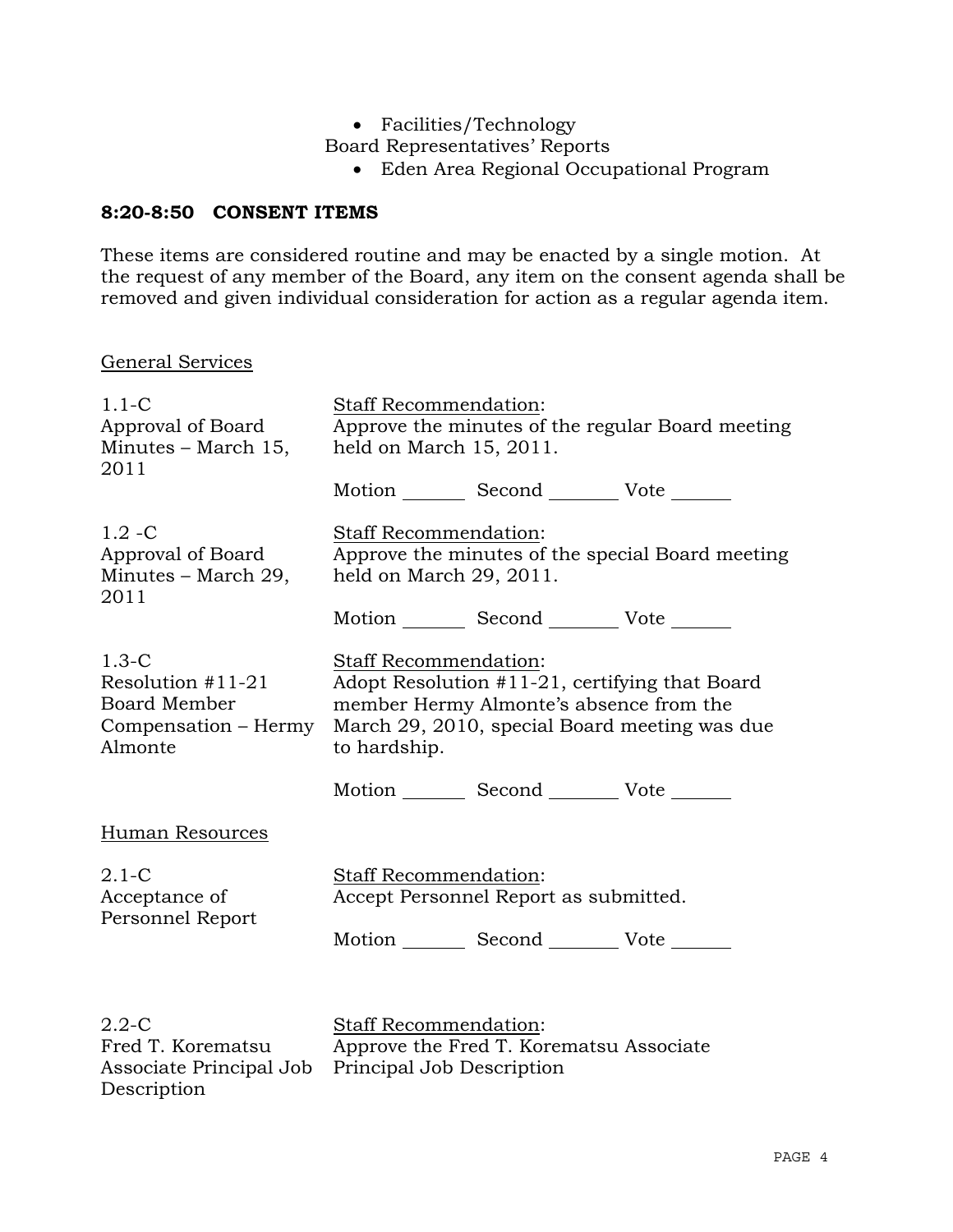| Motion<br>Vote<br>Second |  |
|--------------------------|--|
|--------------------------|--|

### Educational Services

#### 3.1-C

Memorandum of Understanding between the San Leandro Unified School District and Girl Scouts of Northern California to provide *Green by Nature* and *Girls Go Tech*  Enrichment Programs for ASES Programs at John Muir and Bancroft Middle Schools, and McKinley, Monroe, Washington and Wilson Elementary Schools

#### Staff Recommendation:

Approve Memorandum of Understanding between the San Leandro Unified School District and Girl Scouts of Northern California for After School Education and Safety (ASES) Programs at John Muir and Bancroft Middle Schools, and McKinley, Monroe, Washington and Wilson Elementary Schools for the 2010-2011 school year.

Motion Second Vote \_\_\_\_\_\_\_

#### 3.2-C

Memorandum of Understanding between the San Leandro Unified School District and Davis Street Family Resource Center to Provide its Substance Abuse Prevention Program, "Compass," to the Monroe Elementary ASES Program for 2010-11 School Year

Staff Recommendation:

Approve the Memorandum of Understanding between the San Leandro Unified School District and Davis Street Family Resource Center to provide its Substance Abuse Prevention Program, "Compass," to the Monroe Elementary After School Education and Safety (ASES) Program for 2010-11 school year.

Motion Second Vote

#### 3.3-C

Contracted Services Agreement between the San Leandro Unified School District and Jessica Wolf for the

### Staff Recommendation:

Approve the consultant contract agreement between the San Leandro Unified School District and Jessica Wolf, Hip Hop Dance Instructor, at Lincoln High School for the 2010-2011 school year.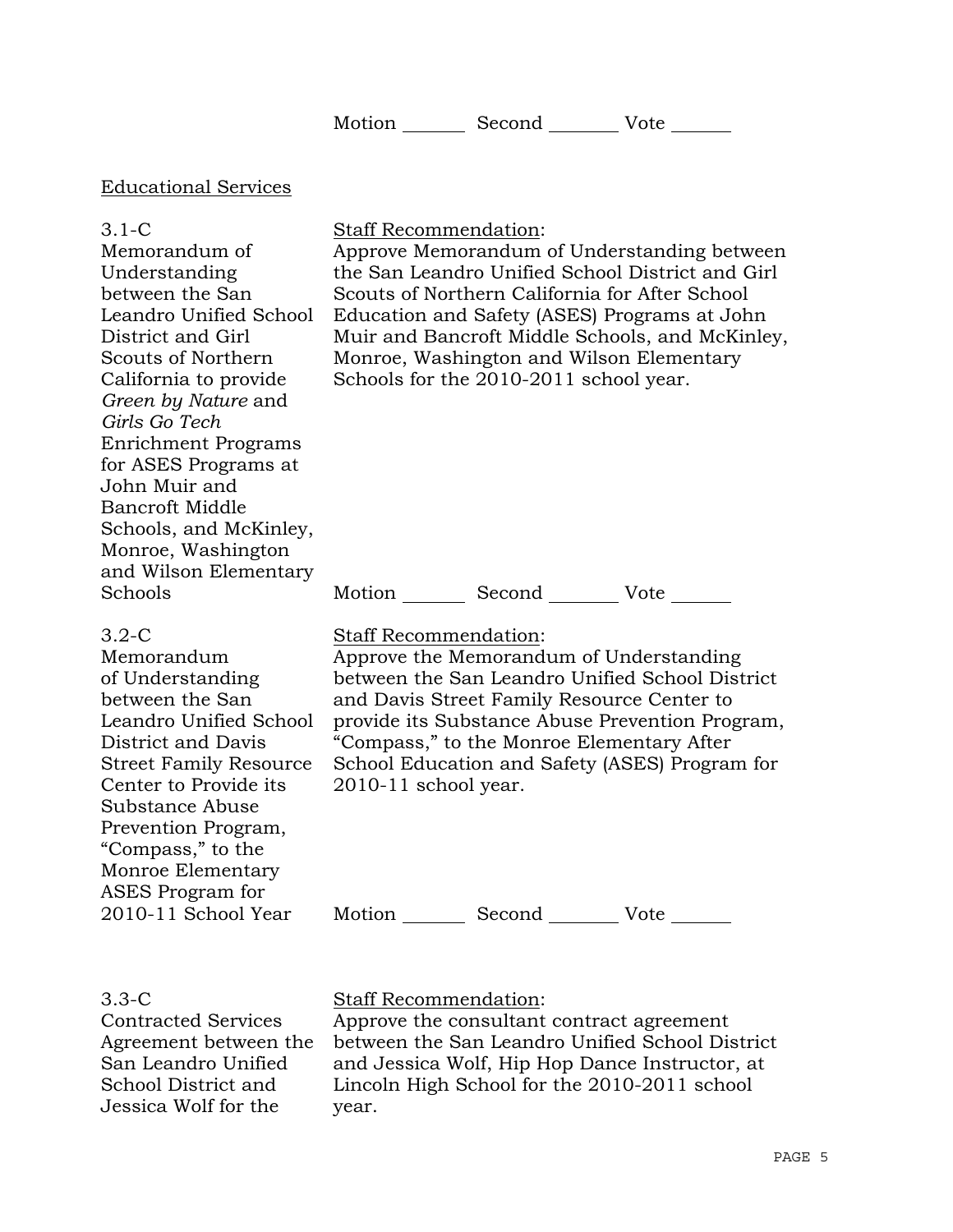| 2010-2011 School Year<br>at Lincoln High School Motion _________ Second _________ Vote _______      |                                                                                                                                                                                                                        |                                                 |                                                |  |  |  |
|-----------------------------------------------------------------------------------------------------|------------------------------------------------------------------------------------------------------------------------------------------------------------------------------------------------------------------------|-------------------------------------------------|------------------------------------------------|--|--|--|
| <b>Business and Operations</b>                                                                      |                                                                                                                                                                                                                        |                                                 |                                                |  |  |  |
| $4.1-C$<br>Ratification of Payroll                                                                  | <b>Staff Recommendation:</b><br>Ratify March, 2011 payroll in the amount of<br>\$4,542,673.54.                                                                                                                         |                                                 |                                                |  |  |  |
|                                                                                                     |                                                                                                                                                                                                                        | Motion _________ Second __________ Vote _______ |                                                |  |  |  |
| $4.2-C$<br>Approval of Bill<br>Warrants                                                             | Staff Recommendation:                                                                                                                                                                                                  | in the amount of \$3,149,094.34.                | Approve Bill Warrants #88-225094 - 88-229666   |  |  |  |
|                                                                                                     |                                                                                                                                                                                                                        | Motion _________ Second _________ Vote _______  |                                                |  |  |  |
| $4.3-C$<br>Intra-Budget Revisions<br>and Transfers                                                  | <b>Staff Recommendation:</b>                                                                                                                                                                                           | and Transfers for March 2011.                   | Approve the request for Intra-Budget Revisions |  |  |  |
|                                                                                                     |                                                                                                                                                                                                                        | Motion _________ Second _________ Vote _______  |                                                |  |  |  |
| Facilities and Construction                                                                         |                                                                                                                                                                                                                        |                                                 |                                                |  |  |  |
| $5.1 - C$<br>Amendment #2 to the<br>Division of the State<br>Architect (DSA)<br>Inspector of Record | Staff Recommendation:<br>Approve Amendment #2 to the Division of the<br>State Architect (DSA) Inspector of Record (IOR)<br>Professional Services Agreement with Jerome R.<br>Zalinski to Include Summer 2011 Measure B |                                                 |                                                |  |  |  |

| $5.1 - C$<br>Amendment #2 to the<br>Division of the State<br>Architect (DSA)<br>Inspector of Record<br>(IOR) Professional<br>Services Agreement<br>with Jerome R.<br>Zalinski to Include<br>Summer 2011 Measure | Staff Recommendation:<br>Approve Amendment #2 to the Division of the<br>State Architect (DSA) Inspector of Record (IOR)<br>Professional Services Agreement with Jerome R.<br>Zalinski to Include Summer 2011 Measure B<br>Projects             |  |  |  |  |
|-----------------------------------------------------------------------------------------------------------------------------------------------------------------------------------------------------------------|------------------------------------------------------------------------------------------------------------------------------------------------------------------------------------------------------------------------------------------------|--|--|--|--|
| <b>B</b> Projects                                                                                                                                                                                               | Motion _________ Second __________ Vote _______                                                                                                                                                                                                |  |  |  |  |
| $5.2-C$<br>Change Order #4 to the<br><b>Construction Contract</b><br>with D. L. Falk<br>Construction, Inc. for<br>the San Leandro High<br>School (SLHS) Career<br><b>Technical Education</b>                    | <b>Staff Recommendation:</b><br>Approve Change Order #4 to the Construction<br>Contract with D. L. Falk Construction, Inc. in the<br>amount of \$144,251 for the San Leandro High<br>School (SLHS) Career Technical Education (CTE)<br>Project |  |  |  |  |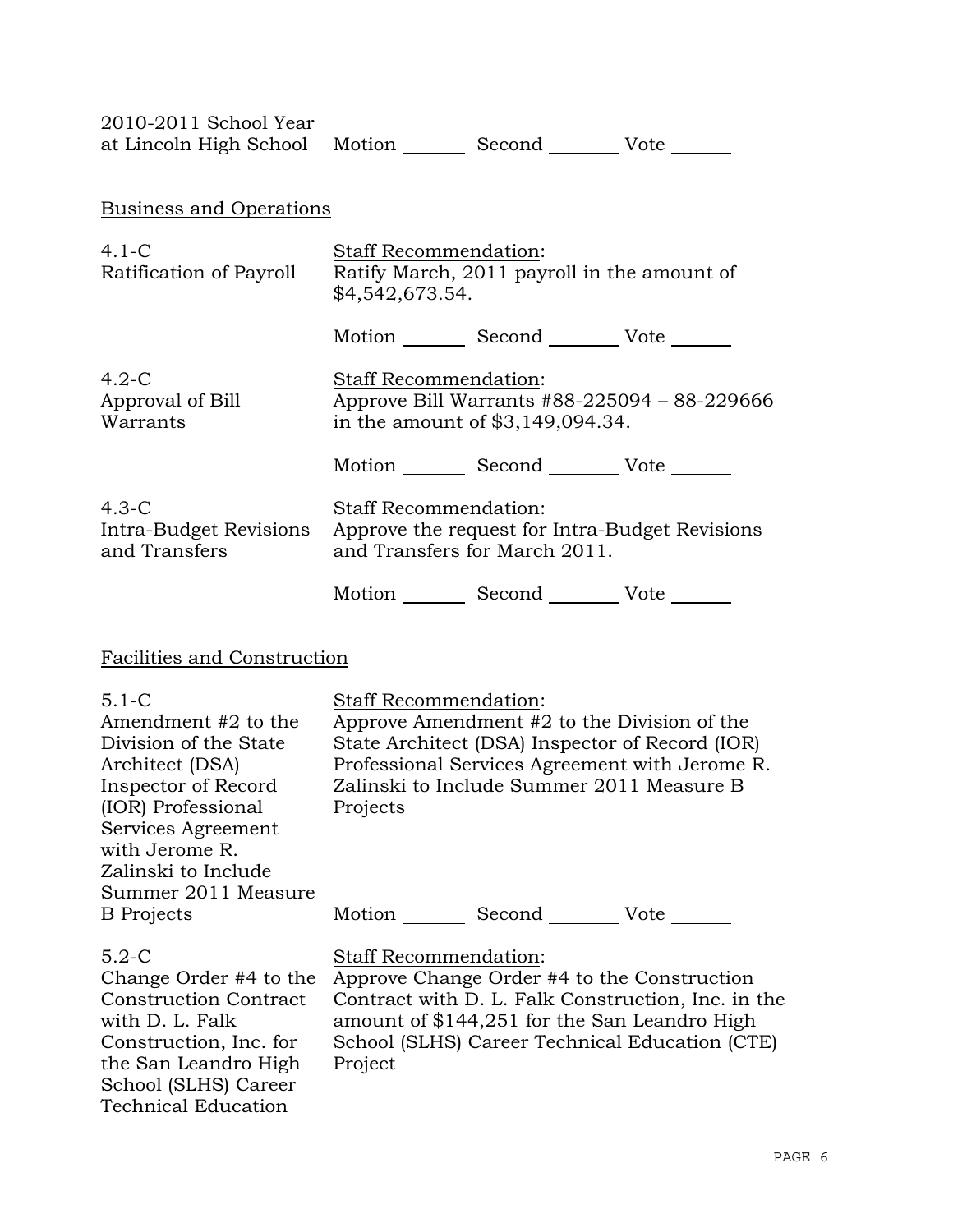| (CTE) Project                                                                                                                                                                    | Motion _________ Second __________ Vote                                                                                                                                                                                                    |
|----------------------------------------------------------------------------------------------------------------------------------------------------------------------------------|--------------------------------------------------------------------------------------------------------------------------------------------------------------------------------------------------------------------------------------------|
| $5.3-C$<br>Change Order #7 to the<br>Zolman Construction &<br>Development, Inc.<br>Contract for the San<br>Leandro High School<br><b>Arts Education Center</b>                   | Staff Recommendation:<br>Approve Change Order #7 to the Zolman<br>Construction & Development, Inc. Contract in the<br>amount of \$210,638 for the San Leandro High<br><b>School Arts Education Center</b><br>Motion Second Vote            |
| $5.4-C$<br>Land Surveying,<br><b>Professional Services</b><br>Agreement with<br>Underwood &<br>Rosenblum, Inc. for the<br>Pacific Sports Complex<br>and Burrell Field<br>Project | <b>Staff Recommendation:</b><br>Approve Land Surveying, Professional Services<br>Agreement with Underwood & Rosenblum, Inc. in<br>the amount of \$33,600 for the Pacific Sports<br>Complex and Burrell Field Project<br>Motion Second Vote |
| $5.5 - C$<br><b>Construction Contract</b><br>with Zolman<br>Construction and<br>Development Inc. for<br>the Wilson Elementary<br>School Restroom<br>Renovation Project           | Staff Recommendation:<br>Approve Construction Contract with Zolman<br>Construction and Development Inc. in the<br>amount of \$735,000 for the Wilson Elementary<br>School Restroom Renovation Project<br>Second<br>Motion<br>Vote          |

| $5.6 - C$                    |                                                  | <b>Staff Recommendation:</b> |      |  |
|------------------------------|--------------------------------------------------|------------------------------|------|--|
| <b>Construction Contract</b> | Approve Construction Contract with River View    |                              |      |  |
| with River View              | Construction Inc. in the amount of \$673,000 for |                              |      |  |
| Construction Inc. for        | the Wilson Elementary School Painting & Lighting |                              |      |  |
| the Wilson Elementary        | Project                                          |                              |      |  |
| School Painting &            |                                                  |                              |      |  |
| <b>Lighting Project</b>      | Motion                                           | Second                       | Vote |  |
|                              |                                                  |                              |      |  |

5.7-C Staff Recommendation: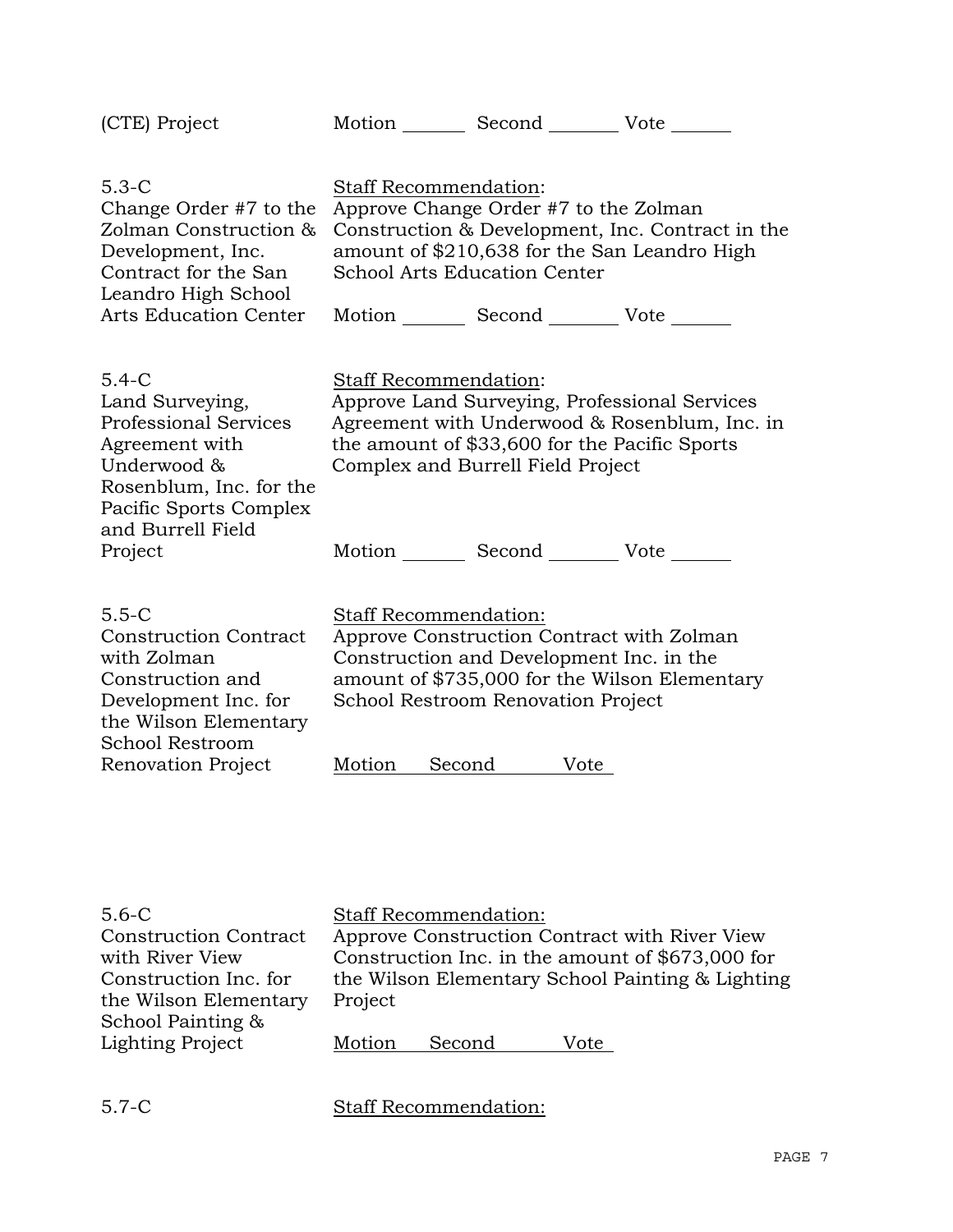| Revised Construction<br>Budget and<br>Architectural Services<br>Agreement with Jeffery<br>Wong Architects for<br>Renovations &<br>Upgrades at Lincoln<br>High School and Muir                                                           | Approve Revised Construction Budget and<br>Architectural Services Agreement with Jeffery<br>Wong Architects in the amount of \$75,500 for<br>Renovations & Upgrades at Lincoln High School<br>and Muir Middle School                                                   |  |  |  |  |
|-----------------------------------------------------------------------------------------------------------------------------------------------------------------------------------------------------------------------------------------|------------------------------------------------------------------------------------------------------------------------------------------------------------------------------------------------------------------------------------------------------------------------|--|--|--|--|
| Middle School                                                                                                                                                                                                                           | Motion<br>Second<br>Vote                                                                                                                                                                                                                                               |  |  |  |  |
| $5.8 - C$<br><b>Project Stabilization</b><br>Agreement (PSA)<br>Amendment No. 1 for<br>the San Leandro<br>Unified School District<br>Measure B New<br>Construction and<br>Modernization Project<br>which incorporates<br>Measure M bond | <b>Staff Recommendation:</b><br>Approve the Project Stabilization Agreement (PSA)<br>Amendment No. 1 for the San Leandro Unified<br>School District Measure B New Construction and<br>Modernization Project which incorporates<br>Measure M bond projects into the PSA |  |  |  |  |
| projects into the PSA                                                                                                                                                                                                                   | Motion<br>Second<br>Vote                                                                                                                                                                                                                                               |  |  |  |  |

# **8:50-9:10 ACTION ITEMS**

These items are presented for action at this time. Some may have been reviewed at a previous meeting.

# Human Resources

| $2.1-A$               | <b>Staff Recommendation:</b>                   |  |  |  |
|-----------------------|------------------------------------------------|--|--|--|
| Resolution $#11-22$   | Adopt Resolution #11-22 Designating May 9-13,  |  |  |  |
| Designating May 9-13, | 2011, as Teacher Appreciation Week and May 11, |  |  |  |
| 2011, as Teacher      | 2011, as Day of the Teacher.                   |  |  |  |
| Appreciation Week and |                                                |  |  |  |
| May 11, 2011, as Day  |                                                |  |  |  |
| of the Teacher        | Motion<br>Second<br>Vote                       |  |  |  |
| $2.2-A$               | <b>Staff Recommendation:</b>                   |  |  |  |
| Resolution $#11-22$   | Adopt Resolution #11-23 Designating May 6-12,  |  |  |  |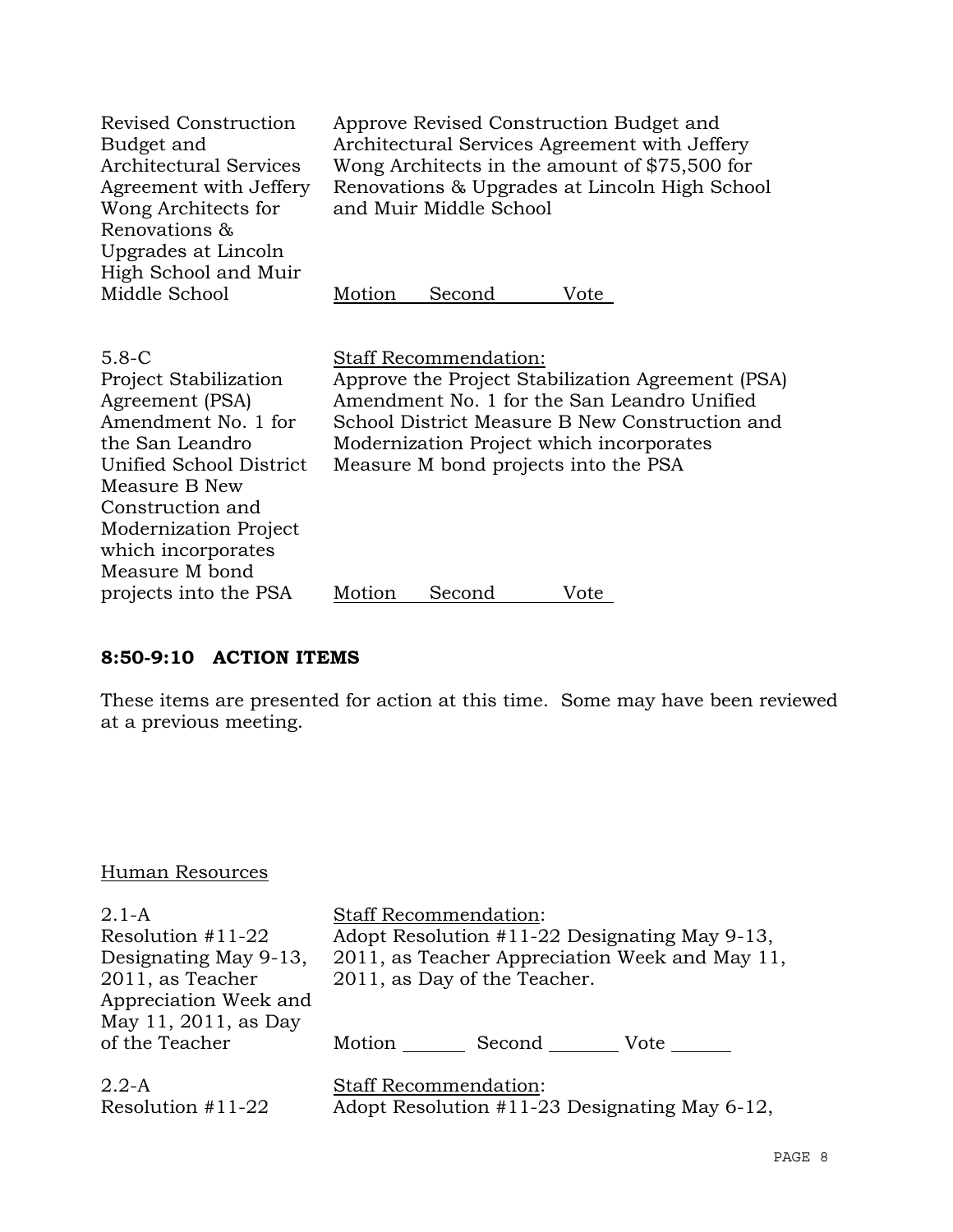| Designating May 9-13,<br>2011, as Teacher<br>Appreciation Week and<br>May 11, 2011, as Day<br>of the Teacher             | 2011, as National Nurses' Week, and May 11,<br>2011, as School Nurses' Day.<br>Motion Second Vote                                                                                |  |  |  |
|--------------------------------------------------------------------------------------------------------------------------|----------------------------------------------------------------------------------------------------------------------------------------------------------------------------------|--|--|--|
| $2.3-A$<br>Resolution $#11-24$<br>Designating May 2-6,<br>2011, as Management                                            | Staff Recommendation:<br>Adopt Resolution #11-24 Designating May 2-6,<br>2011, as Management Employees' Week.                                                                    |  |  |  |
| Employees' Week<br>$2.4 - A$<br>Resolution #11-25<br>Designating May 16-<br>20, 2011, as Classified<br>School Employees' | Motion _________ Second __________ Vote _______<br><b>Staff Recommendation:</b><br>Adopt Resolution #11-25 Designating May 16-20,<br>2011, as Classified School Employees' Week. |  |  |  |
| Week                                                                                                                     | Motion _________ Second __________ Vote _______                                                                                                                                  |  |  |  |
| <b>Educational Services</b>                                                                                              |                                                                                                                                                                                  |  |  |  |
| $3.1-A$<br>Recommendation from<br>the Administrative<br>Panel                                                            | Staff Recommendation:<br>Approve the Administrative Panel's<br>recommendation for expulsion: Student E27-<br>$10/11$ .                                                           |  |  |  |
|                                                                                                                          | Motion _________ Second __________ Vote _______                                                                                                                                  |  |  |  |
| $3.2-A$                                                                                                                  | <b>Staff Recommendation:</b>                                                                                                                                                     |  |  |  |
| Recommendation from<br>the Administrative<br>Panel                                                                       | Approve the Administrative Panel's<br>recommendation for expulsion: Student E29-<br>$10/11$ .                                                                                    |  |  |  |
|                                                                                                                          | Motion _________ Second __________ Vote _______                                                                                                                                  |  |  |  |
| $3.3-A$<br>Recommendation from<br>the Administrative<br>Panel                                                            | Staff Recommendation:<br>Approve the Administrative Panel's<br>recommendation for expulsion: Student E30-<br>$10/11$ .                                                           |  |  |  |
|                                                                                                                          | Motion<br>Second Vote                                                                                                                                                            |  |  |  |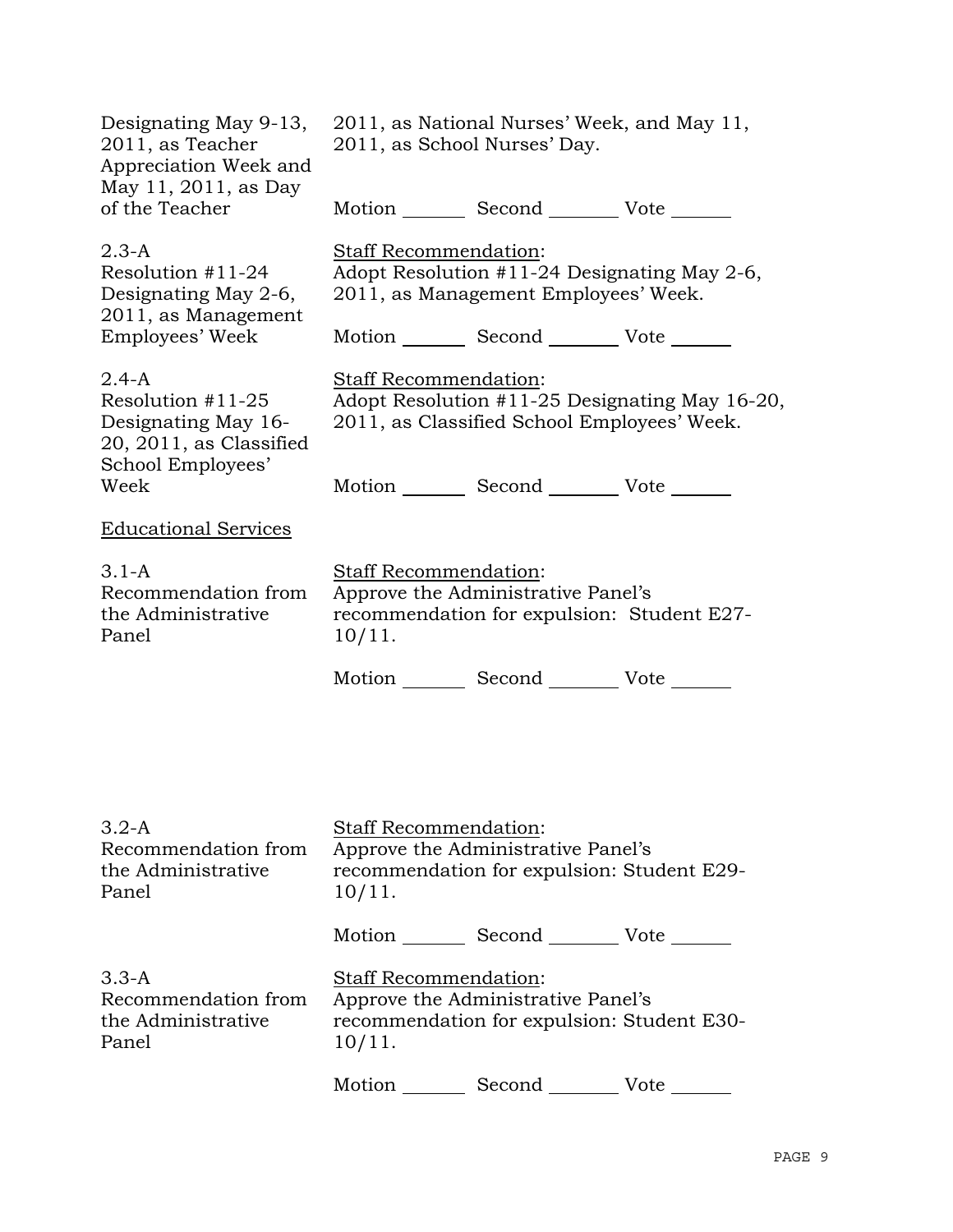| $3.4 - A$<br>Recommendation from<br>the Administrative<br>Panel | <b>Staff Recommendation:</b><br>Approve the Administrative Panel's<br>recommendation for expulsion: Student E31-<br>10/11. |        |      |
|-----------------------------------------------------------------|----------------------------------------------------------------------------------------------------------------------------|--------|------|
|                                                                 | Motion                                                                                                                     | Second | Vote |

**9:10-9:30 CONFERENCE ITEMS** 

Educational Services

| $3.1-CF$                    | <b>Staff Recommendation:</b>                     |                            |                                             |
|-----------------------------|--------------------------------------------------|----------------------------|---------------------------------------------|
| Resolution $#11-26$         |                                                  |                            | Approve Resolution #11-26 County of Alameda |
| County of Alameda           | Health Care Services Agency, Behavioral Health   |                            |                                             |
| <b>Health Care Services</b> | Care Services, County of Alameda Social Services |                            |                                             |
| Agency, Behavioral          | Agency and the San Leandro Unified School        |                            |                                             |
| Health Care Services,       | District through the Mid Alameda County Special  |                            |                                             |
| County of Alameda           |                                                  | Education Local Plan Area. |                                             |
| Social Services Agency      |                                                  |                            |                                             |
| and the San Leandro         |                                                  |                            |                                             |
| Unified School District     |                                                  |                            |                                             |
| through the Mid             |                                                  |                            |                                             |
| Alameda County              |                                                  |                            |                                             |
| Special Education           |                                                  |                            |                                             |
| Local Plan Area             | Motion                                           | Second                     | Vote                                        |

# **9:30-9:35 INFORMATION ITEMS**

These items are intended to keep the Board informed on various District business matters which do not require action by the Board.

Business and Operations

| 4.1-L                  | <b>Staff Recommendation:</b>                |
|------------------------|---------------------------------------------|
| Miscellaneous Receipts | Miscellaneous receipts in the amount of     |
|                        | $$16,284,298.97$ have been deposited in the |
|                        | Treasury of Alameda County.                 |

### **9:35 ADDITIONAL SUGGESTIONS AND COMMENTS FROM BOARD MEMBERS**

# **ANNOUNCEMENT Board of Education Meetings**

Regular Meeting – May 3, 2011